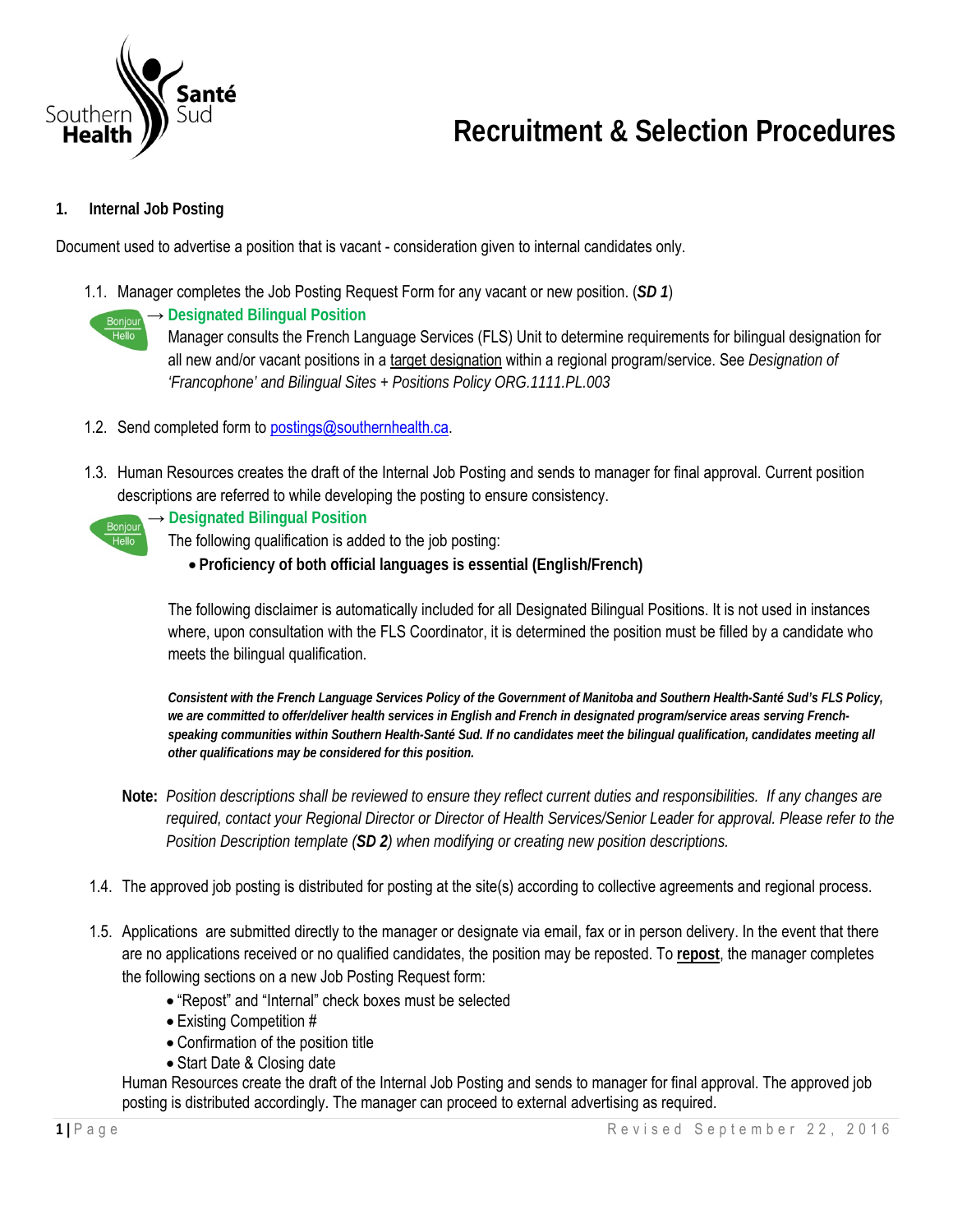## **2. External Advertising**

Positions can be advertised externally and internally simultaneously, depending on the nature/scope of the positions and circumstances. Advertising may consist of numerous websites, is occupation specific, and targets potential applicants provincially, nationally and internationally. (*SD 3*) The option of newspaper advertising is available as a special request subject to the approval of a Senior Leader. For more information contact Human Resources/Recruitment & Retention Officer.

2.1. Manager selects the External checkbox on the Job Posting Request form and, if required, fills out the Special Request for External Advertising section.



### **Bonjour → Designated Bilingual Position**

External Advertising is in both official languages (English/French).

- 2.2. External applications are forwarded directly to humanresources@southernhealth.ca. Hiring managers are responsible for cross-referencing the Check Before Hire List prior to contacting the selected candidate for an interview. For access to the Check Before Hire List, please contact your local Payroll Clerk. In the event that there are no applications received or no qualified candidates, the position may be reposted externally until a time in which a suitable applicant is found or two months have passed and at which time should be reviewed. To **repost**, the manager completes the following sections on a new Job Posting Request form:
	- "Repost", "Internal" and/or "External" check boxes must be selected
	- Existing Competition #
	- Confirmation of the position title
	- Start Date & Closing date

Human Resources create the draft of the Internal Job Posting and sends to manager for final approval. The approved job posting is distributed and advertised accordingly.

| <b>Advertising Deadlines</b><br>Postings are distributed on Tuesdays and/or Thursdays only<br>** All Internal and External postings have a competition closing date.** |                                                                                                                                                                                                                                              |
|------------------------------------------------------------------------------------------------------------------------------------------------------------------------|----------------------------------------------------------------------------------------------------------------------------------------------------------------------------------------------------------------------------------------------|
| <b>Internal Postings</b>                                                                                                                                               | • For postings that need to go up on Tuesday the<br>request must be submitted by 3 p.m. on the Friday<br>preceding.<br>• For postings that need to go up on Thursday the<br>request must be submitted by 3 p.m. on the Tuesday<br>preceding. |
| <b>External Advertising</b><br>(SD 3 - Placement of Job Advertisements)                                                                                                | • Requests must be submitted by Friday at 3 p.m.                                                                                                                                                                                             |

## **3. Review Applicants and Interview**

Using the Applicant Tracking and Screening Tool (*SD 4*), the Manager/Designate assesses the resume to ensure the applicant meets the posted qualifications, establishes the short-list and makes arrangements to conduct interviews where required.



## → **Designated Bilingual Position**

The "proficiency in both official languages is essential (English/French)" qualification is always applied in the screening process for designated bilingual positions.

*Note: Underfilling of Designated Bilingual Positions is considered on a case-by-case basis. Prior to underfilling a Designated Bilingual Position with a candidate who does not meet the bona fide bilingual qualification, the Manager/Designate completes a checklist (SD 5) and forwards to the FLS Coordinator who will provide advice regarding the course of action from a FLS perspective. The Manager/Designate shall also contact the Human Resources - Labour Relations for recommended action per collective agreements.*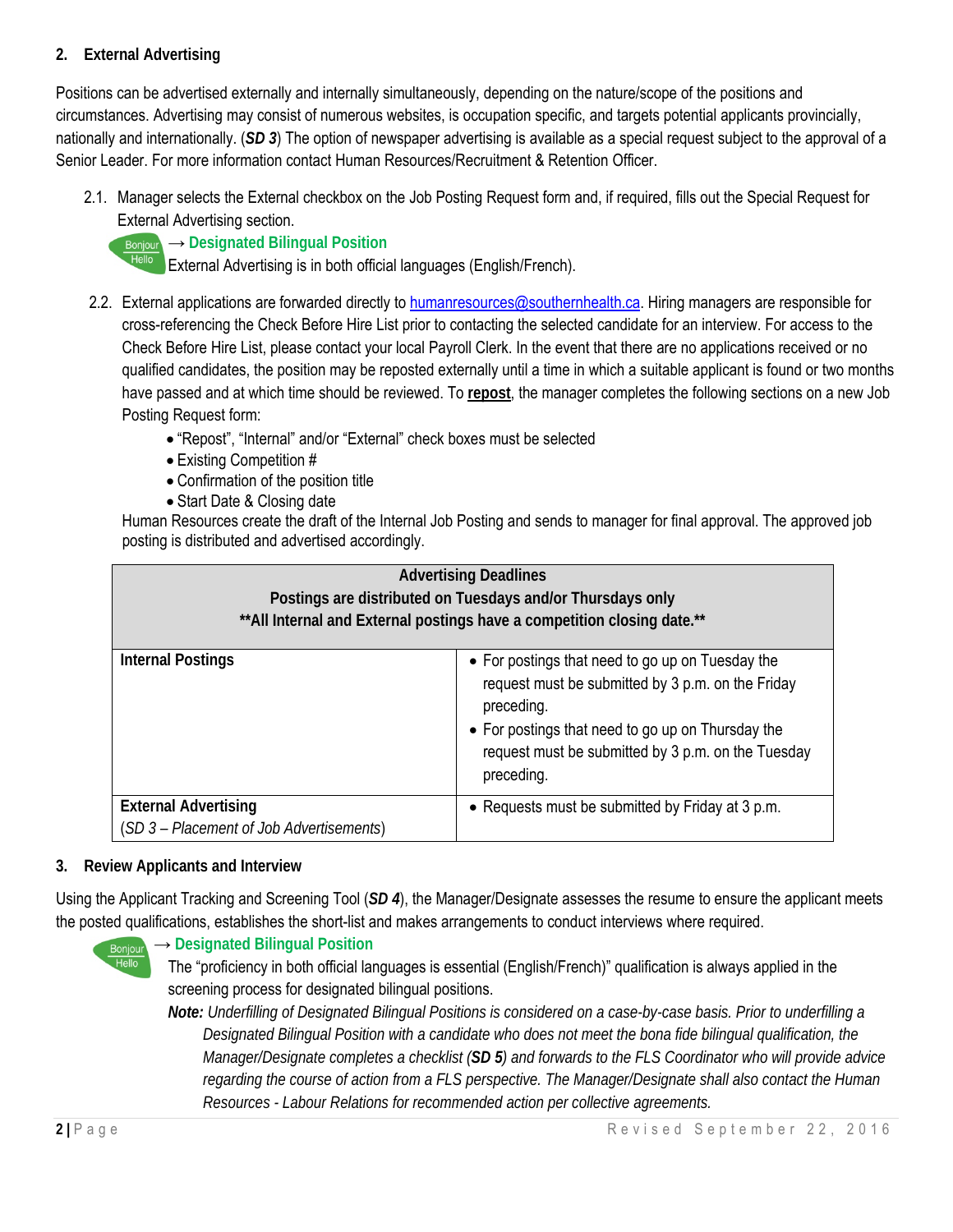3.1. As identified in the applicant tracking tool, the manager conducts interviews of qualified applicants. This is subject to the applicable collective agreement.

Position specific assessments and/or testing, where required, may form part of the selection process. Prior to assessing/testing, managers pre-determine the minimum passing score that candidates must achieve. Assessments/Testing is conducted prior to, or concurrent with the interview. Contact HR for proficiency tests within Microsoft Office Applications.



### → **Designated Bilingual Position**

Proficiency of candidates' ability to offer/deliver health services in French must be assessed to determine if he/she meets the language proficiency for the position. The French Language Assessment (*SD 6*) is administered by a person who is proficient in French, belongs to a different bargaining unit than the person being assessed and is approved by FLS Unit. (*Assessor listing – to be made available on the IPS shortly*) *Note: If language proficiency required for the position is at an advanced level (i.e. writing in French, advanced comprehension skills, etc.) the manager contacts the FLS Coordinator.* 

For internal candidates, the Manager/Designate accesses QHR to verify if a previous French Language Assessment has been completed. If the employee was previously assessed (within the last 6 months) as having met the language proficiency requirement, the French Language Assessment does not need to be administered. This outcome is recorded in the "Assessment Findings" section of the French Language Assessment.

For tracking purposes, the manager ensures results from the language proficiency assessment are included on the Payroll Advice Form (SD 7) and forwards the results to the FLS Coordinator who will provide additional assessment tools.

Following consultation with the FLS Unit, in the event that no candidate meets the language proficiency required for the position, a decision to interview a candidate who does not meet the bilingual qualification may be made.

#### **4. Select Hire and Reference Checks**

Once the interviews have been completed, the manager will need to assess the extent to which each candidate met their selection criteria. The best candidate for the position is chosen based on qualifications.

#### *Reference Check*

Internal Applicant: The manager is responsible to speak with the applicant's current Southern Health-Santé Sud's manager to inquire if the applicant has a satisfactory employment record. In the event that the applicant's reference is not satisfactory based on documentation in the personnel file, the applicant does not need to be considered.

External Applicant: The manager adheres to Reference Checks Policy. Consider the following when checking the external applicant's references:

- The applicant must sign the Southern Health-Santé Sud application form (*SD 8*) **or** sign the Reference and Background Check Waiver form (*SD 9*), granting permission to contact the references.
- Preferably a minimum of two (2) work related current references or school related references should be contacted.
- References with a personal relationship to the applicant are not acceptable.

**References:** Security Checks Policy, FLS Policy – Designation of 'Francophone' and Bilingual Sites + Positions, Reference Checks Policy, Check List Prior to Hire, Recruitment Competition Folder Guidelines, Recruitment and Selection Printable Checklist, Interview Guideline Tool, Rating Guide, Letter of Offer Templates and Self-Development Plan.



- $\rightarrow$  Incorporate pre-established/appropriate wording referenced in Letter of Offer template. Completion of a Self Development Plan from the successful candidate may be requested as appropriate.
- $\rightarrow$  Positions that are underfilled are subject to random audits by the FLS Unit to evaluate progressive proficiency.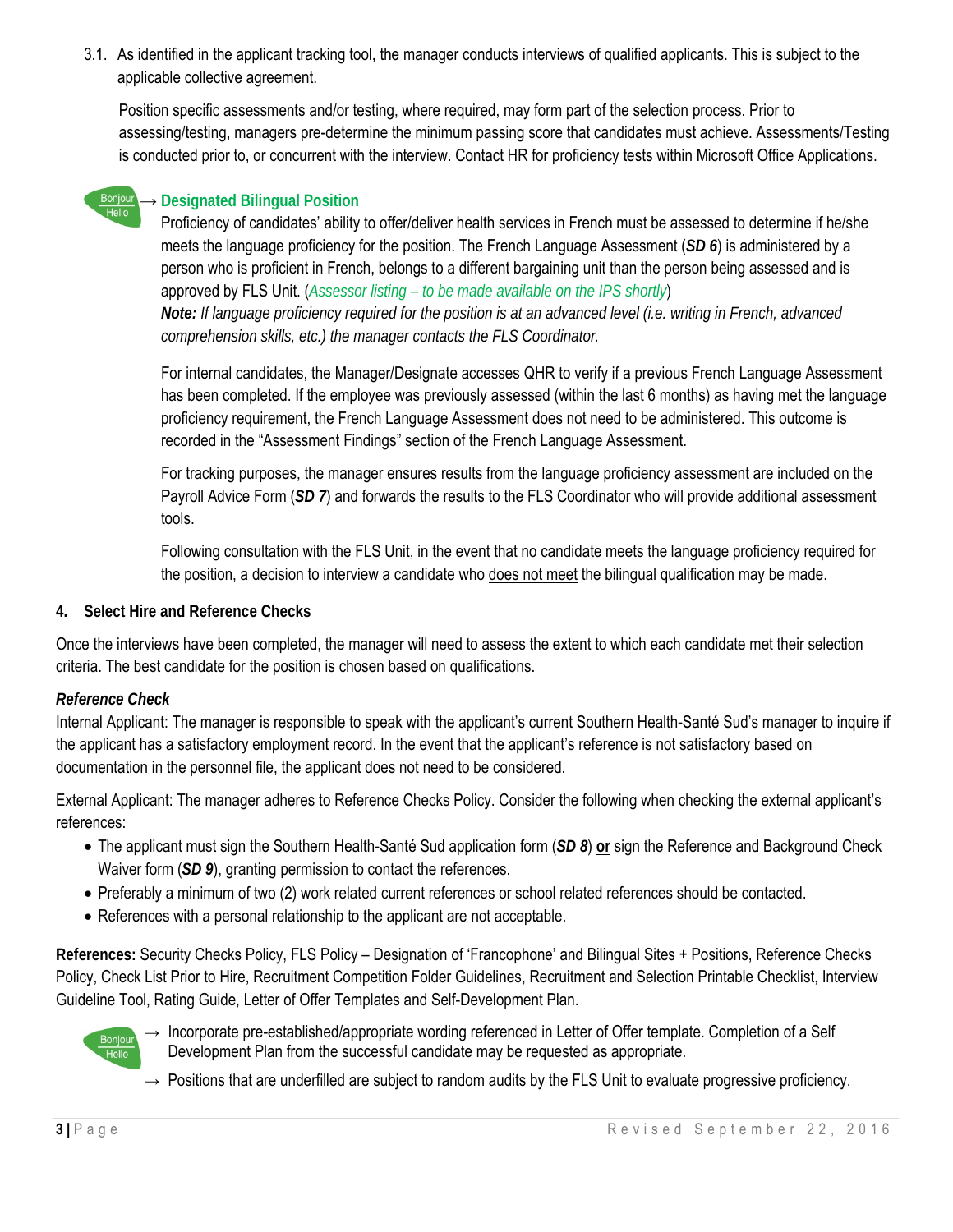## Recruitment & Selection Procedures Printable Checklist

## **Section 1**

## Interview Preparation - Check List

- Review the respective collective agreement requirements for hiring i.e. vacancies, term positions and new positions.
- $\Box$  Prepare interview questions. Contact HR for support as required.
- Determine the current salary scale for the position.
- Set up an appropriate location for interviews with consideration being given to applicant confidentiality.
- Interviews should be conducted by Out of Scope employees with a minimum of 2 people (hiring manager and his/her designate), or by a panel of interviewers (2-4 individuals) in the case of leadership positions.
- →**Designated Bilingual Position**
- Proficiency of candidate's ability to offer/deliver health services in French is administered by a person who is proficient in French, belongs to a different bargaining unit than the person being assessed, and is approved by the French Language Services (FLS) Unit. (*SD 6)*

## **Section 2**

## Documents & actions required when awarding a position – Check List

- Secure a copy of the successful candidate's registration/license for their professional body (if applicable).
- Ensure applicant has a clear Criminal Record Check/Vulnerable Sector Search, Adult Abuse Registry Check and Child Abuse Registry Check on file (Pre-Employment Security Check Policy).
- Determine a suitable start date for the new position (for internal candidate, consult with applicant's current manager).
- $\Box$  Provide the successful candidate with a letter of offer using proper template.
- $\Box$  Request the completion of a Self Development Plan from the successful candidate as appropriate.
- $\Box$  Provide the successful candidate with a copy of job description.
- Once the successful candidate has signed the Letter of Offer, inform all interviewed applicants as to the outcome of their applications or as defined within the Collective Agreement. Send the internal job posting with the "Successful Candidate" name to postings@southernhealth.ca. HR distributes to sites as well as union representatives.
- $\Box$  Provide the successful candidate with the New Employee Package.
- Double-check the "New Employee Hire" check list located in "New Employee Package" and communicate to the successful candidate.
- Complete and submit the Payroll Advice Form. (*SD 7*)
- For Internal candidates only employee's current personnel file must be transferred to his/her new site upon starting the new position.
- →**Designated Bilingual Position**
- Incorporate pre-established/appropriate wording referenced in Letter of Offer template.
- Request the completion of a Self Development Plan from the successful candidate as appropriate.
- Ensure the French Language Assessment results are:
	- Communicated to the successful candidate and original placed on his/her personnel file.
	- Included on the successful candidate's Payroll Advice Form.
	- Forwarded to the FLS Coordinator abernardin@southernhealth.ca.